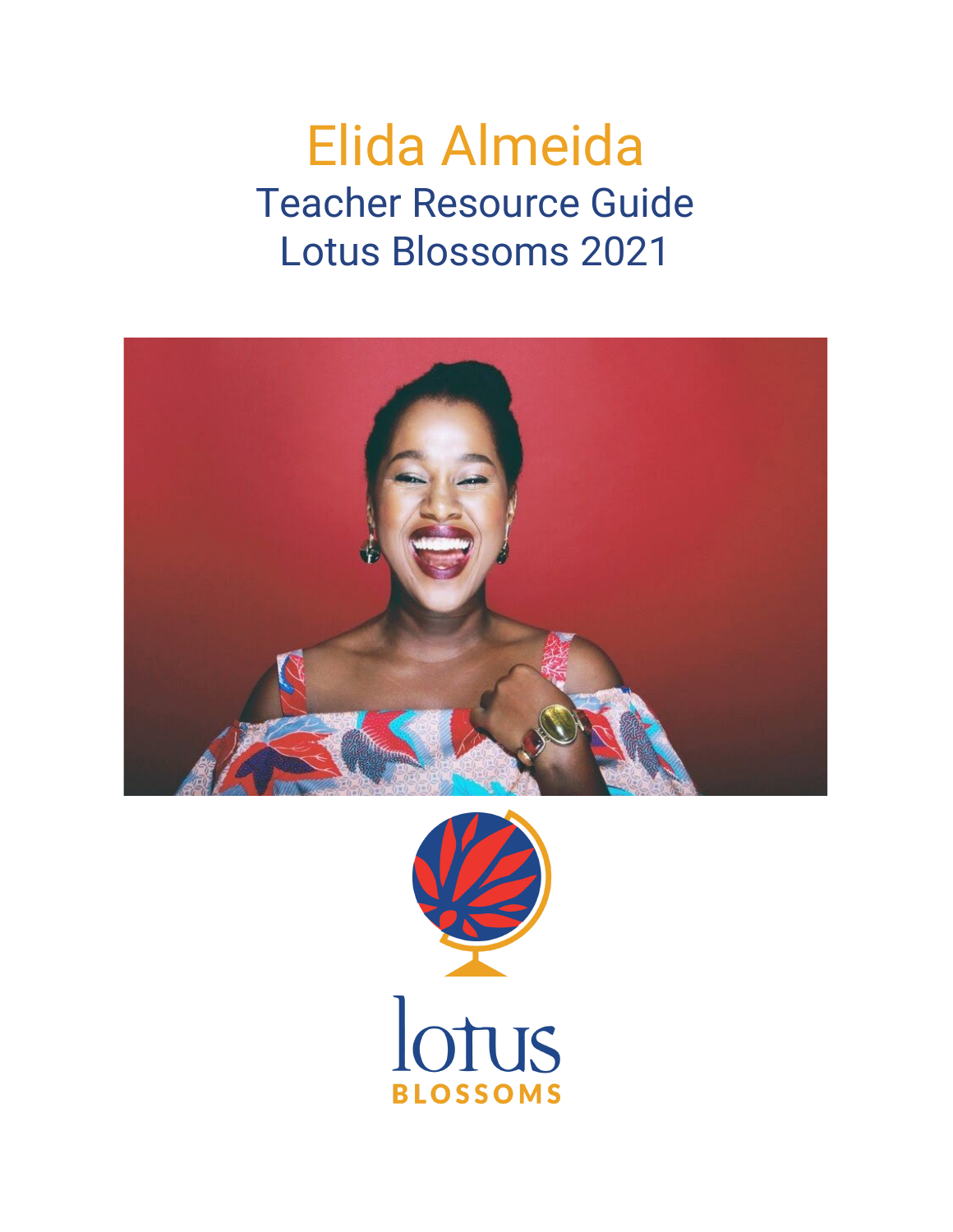## **About Elida Almeida**

Known for her warm and powerful voice, Cape Verdean singer-songwriter Elida Almeida has garnered acclaim throughout Africa, Europe, and North America. Almeida pairs honest lyrics about her life experiences with the Cape Verdean rhythms of batuque, coladera, and tabanka to create a poetic and highly-danceable experience.

Born in 1993 in the town of Pedra Badejo, Santa Cruz, on the largest Cape Verdean island of Santiago, Elida used music to overcome what



she has called a difficult childhood. According to a Vancouver Folk Music Festival biography, Elida wrote her first song, which spoke of sorrow but also reflected her soaring hopes and dreams, while still in high school. Elida's first album, *Ora doci Ora margos* (Sweet Times Bitter Times), is based on the singer's early life and the sweet and bitter experiences that shaped who she is as an artist today.

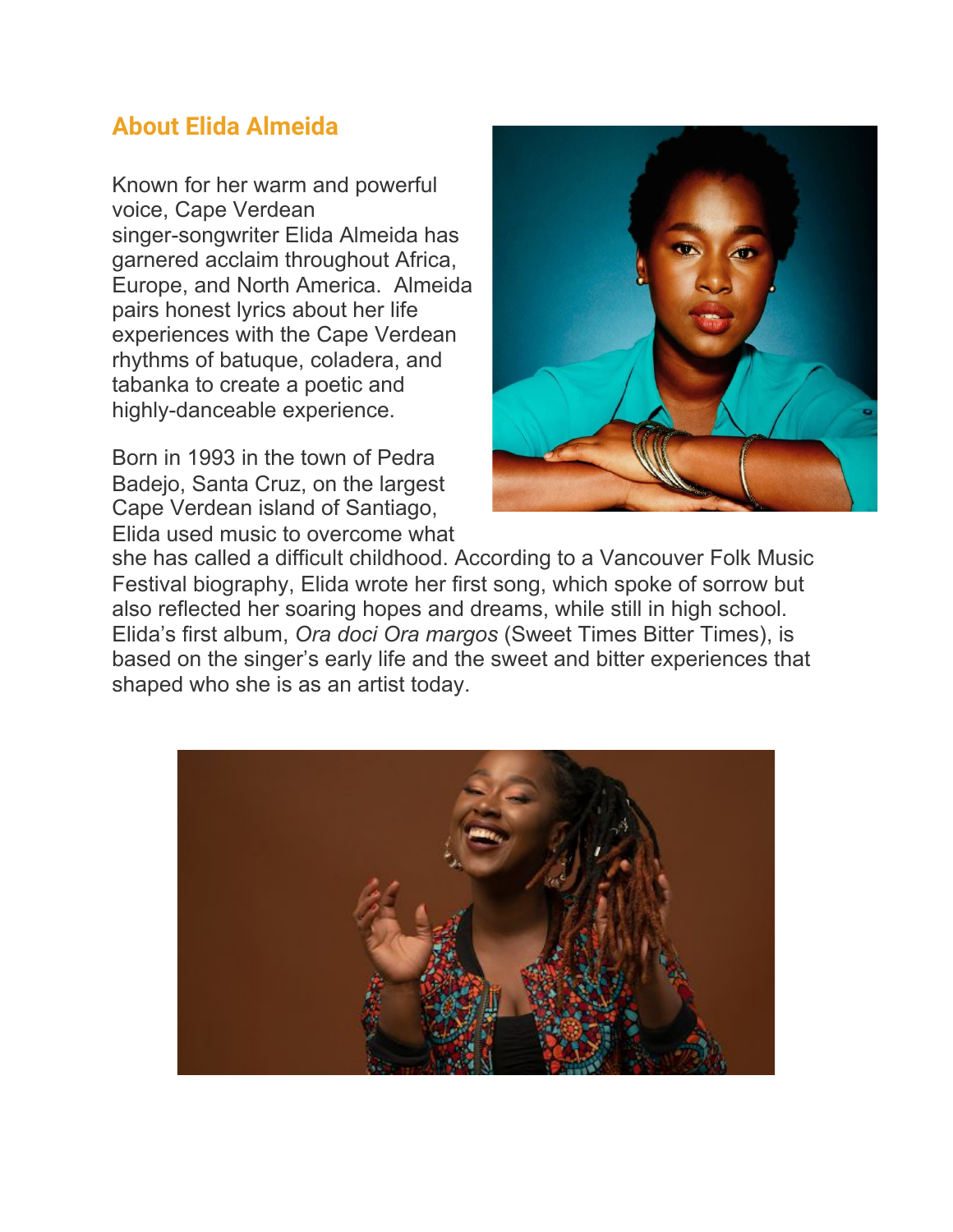### **Elida Almeida's Music**

Elida Almeida's unique sound is created by fusing several different styles of Cape Verdean music. One of those styles is Batuque.

## **Batuque or Batuko (creole spelling)**

Considered the oldest musical style in Cape Verde, *batuque* is a dance, a musical genre, and a symbol of Cape Verdean cultural identity. Batuque music began to take shape in 1462, when enslaved Africans were brought to Cape Verde for the first time. These people carried with them the rhythms and music that would become batuque. <sup>1</sup>

As a musical genre, batuque has a call and response structure and is polyrhythmic (music which makes use of two or more different rhythms simultaneously). Batuque performers play drums and cloth balls/platforms and clap to create the rhythms.<sup>2</sup> Look at the photo below to see the cloth balls/platforms.



Image: [deltacultura.org](https://www.deltacultura.org/pt-pt/o-que-fazemos/centro-de-educacao-tarrafal/batuco/)

<sup>1</sup> Nogueira, Gláucia (2012). "Percurso do batuku: do menosprezo a patrimônio imaterial". *Revista Brasileira de Estudos da Canção* (in Portuguese). School of Sciences and Technology, [UFRN](https://en.wikipedia.org/wiki/UFRN), Brazilian Review of Song Studies (RBEC, Revista Brasileira de Estudos da Canção). [ISSN](https://en.wikipedia.org/wiki/ISSN_(identifier)) [2238-1198](https://www.worldcat.org/issn/2238-1198).

<sup>2</sup> <https://web.archive.org/web/20110102210606/http://www.reisetraeume.de/kapverden/viadoso/mus1/en00.html>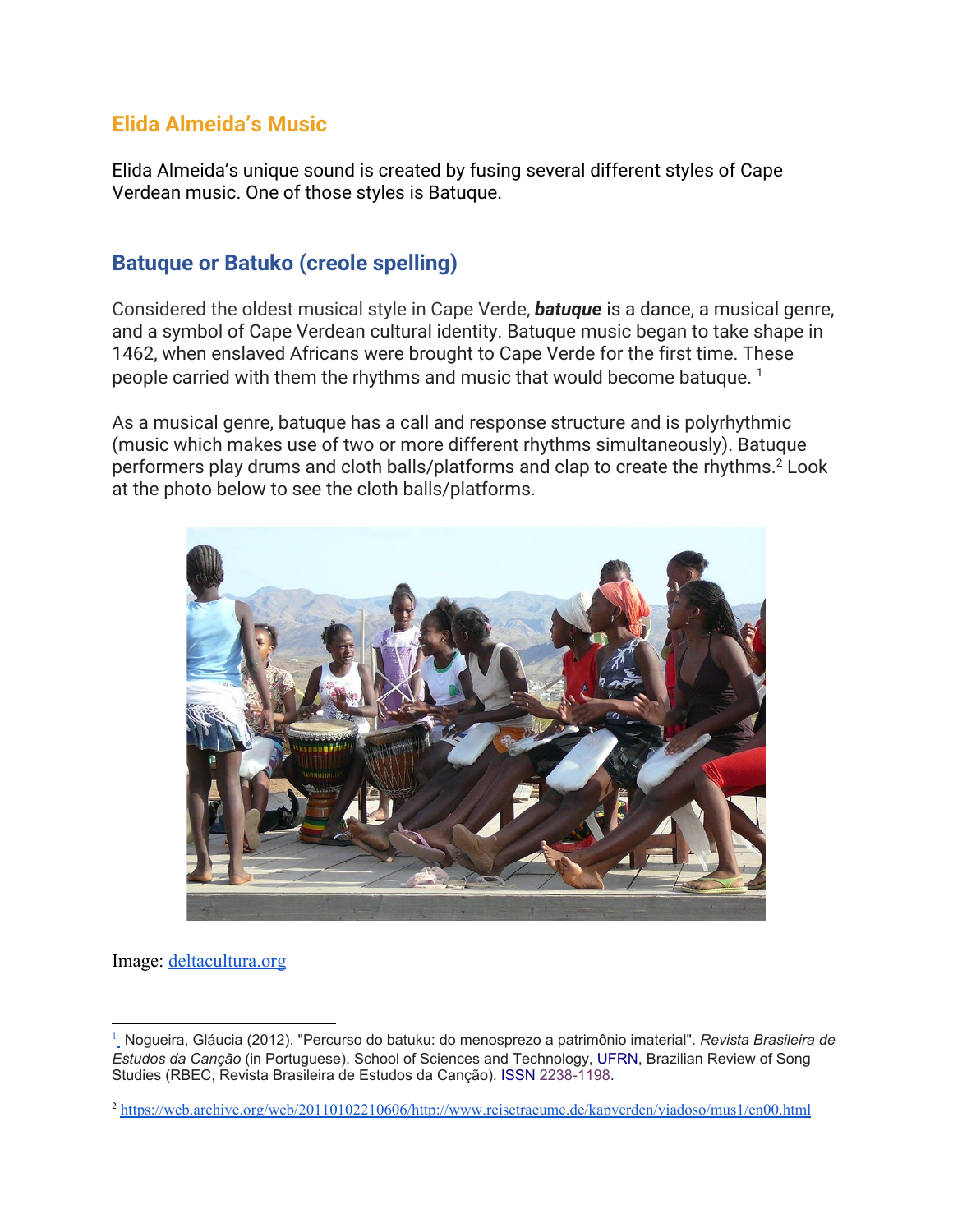As a dance, batuque is historically performed by women only. For the dance, women gather in a circle and clap rhythmically and sing while one or several women dance in the center of the circle. **The women in the center of the circle may tie a scarf around their waists and swing their hips during the song.<sup>3</sup> You will see Elida do this during her Lotus Blossoms Performance.** After one song is over, the women in the center will switch places with other women from the circle. The dance may last for many hours at a time.  $4$ 

Batuque is considered a symbol of Cape Verdean cultural identity because the batuque dance was outlawed during the Colonial era in Cape Verde. When it is danced today, it is a testament to the history and culture of the Cape Verdean people.<sup>5</sup>



#### Image: [deltacultura.org](https://www.deltacultura.org/pt-pt/o-que-fazemos/centro-de-educacao-tarrafal/batuco/)

<sup>3</sup> <https://web.archive.org/web/20110102210606/http://www.reisetraeume.de/kapverden/viadoso/mus1/en00.html>

<sup>4</sup> Nogueira, Gláucia (2012). "Percurso do batuku: do menosprezo a patrimônio imaterial". *Revista Brasileira de Estudos da Canção* (in Portuguese). School of Sciences and Technology, [UFRN](https://en.wikipedia.org/wiki/UFRN), Brazilian Review of Song Studies (RBEC, Revista Brasileira de Estudos da Canção). [ISSN](https://en.wikipedia.org/wiki/ISSN_(identifier)) [2238-1198](https://www.worldcat.org/issn/2238-1198).

<sup>5</sup> Nogueira, Gláucia (2012). "Percurso do batuku: do menosprezo a patrimônio imaterial". *Revista Brasileira de Estudos da Canção* (in Portuguese). School of Sciences and Technology, [UFRN](https://en.wikipedia.org/wiki/UFRN), Brazilian Review of Song Studies (RBEC, Revista Brasileira de Estudos da Canção). [ISSN](https://en.wikipedia.org/wiki/ISSN_(identifier)) [2238-1198](https://www.worldcat.org/issn/2238-1198).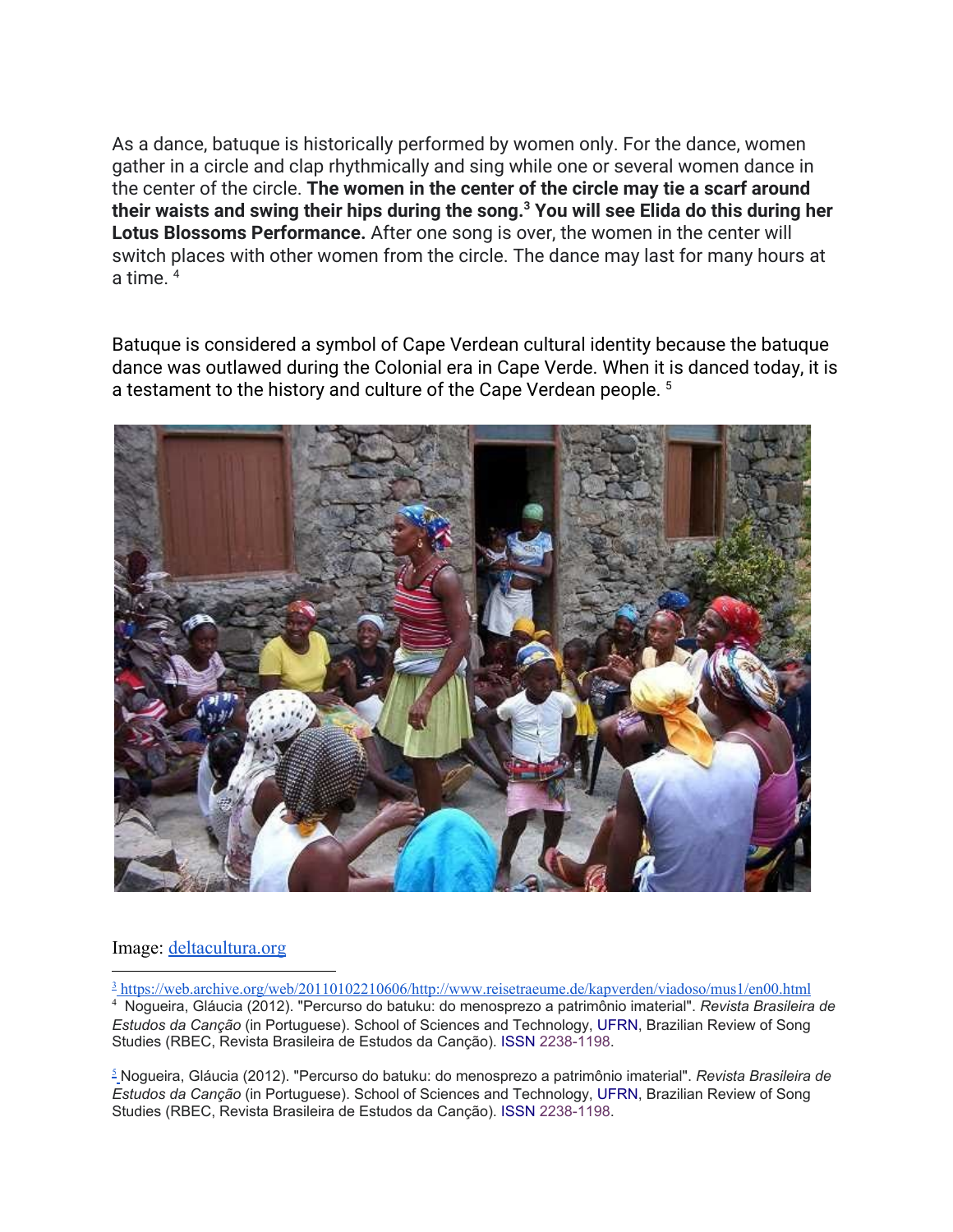## **Cape Verde**

The country Cape Verde, also known as Cabo Verde, is an archipelago (a group of islands) that lies 385 miles (620 km) off the west coast of Africa.  $6$ 

- Capital: Praia
- Population: 549,935
- Major languages: Portuguese is the official language and is used in formal situations. [Crioulo](https://www.britannica.com/topic/Crioulo-language), one of the oldest of the Portuguese [creole](https://www.britannica.com/topic/creole-languages) languages, is by far the most widely spoken.
- $\bullet$  Currency: Escudo<sup>7</sup>



The islands of the Cape Verde archipelago are made up of two groups: the islands of Barlavento (meaning "from where the wind blows") and the islands of Sotavento ("where the wind blows away"). Their names reflect the positions of the islands relative to the dominant winds (trade winds) that blow from the northeast. 8



<sup>6</sup> <https://www.britannica.com/place/Cabo-Verde>

<sup>7</sup> <https://www.britannica.com/place/Cabo-Verde>

<sup>8</sup> <https://www.britannica.com/place/Cabo-Verde>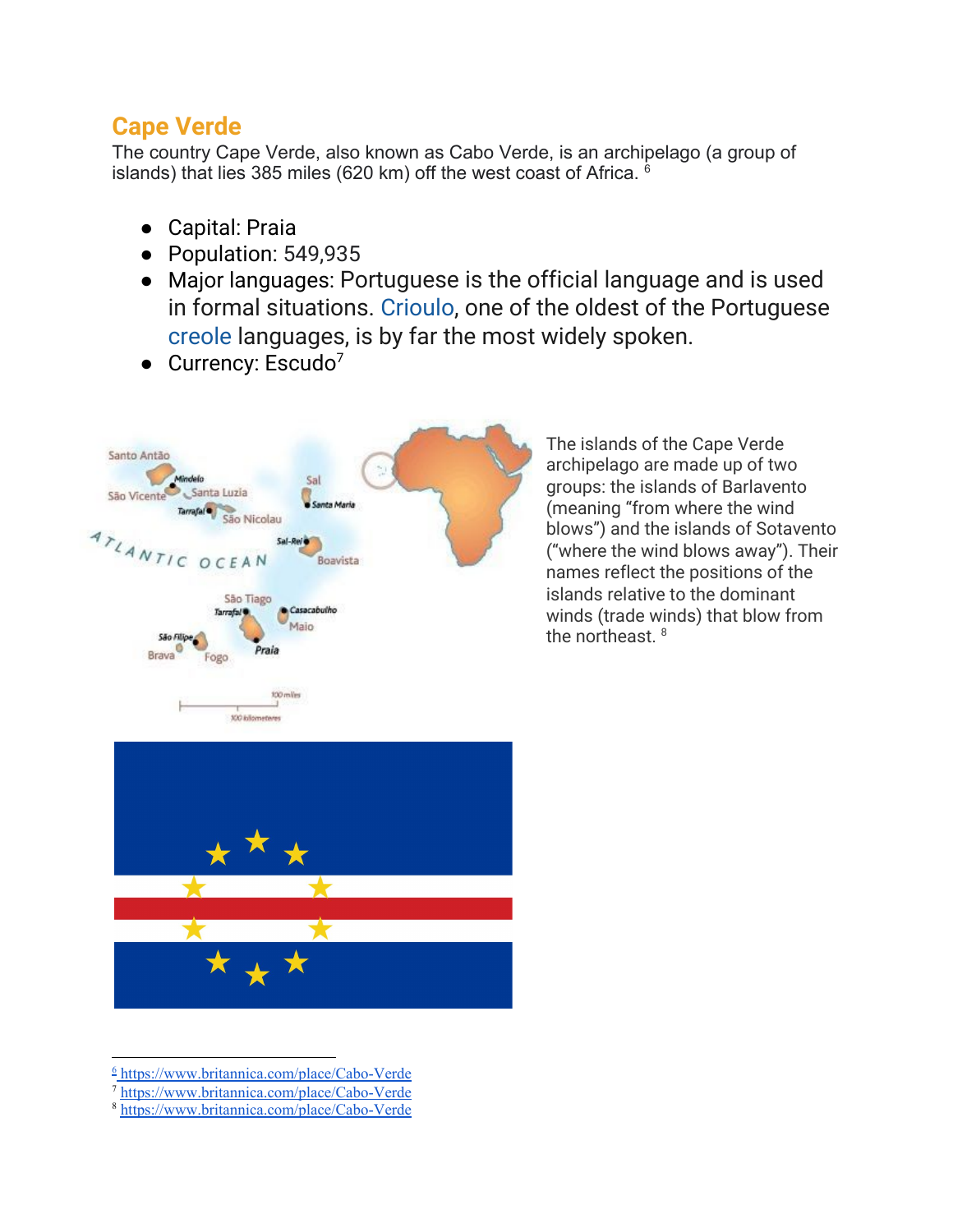## **For more information about Cape Verde, visit:**

- Cape [Verdean](https://www.britannica.com/place/Cabo-Verde#ref54905) Culture
- Cape [Verdean](https://www.britannica.com/place/Cabo-Verde/Cultural-life#ref281268) History
- Cape Verdean [Geography](https://www.britannica.com/place/Cabo-Verde/Cultural-life#ref281268)

# **Helpful Links and References**

- [elidaalmeida.com](https://www.elidaalmeida.com/)
- [lusafrica.com/en/our-artists/elida-almeida/](http://www.lusafrica.com/en/our-artists/elida-almeida/)
- [Encyclopedia](https://www.britannica.com/place/Cabo-Verde) Britannica Cape Verde
- Elida Almeida on [YouTube](https://www.youtube.com/channel/UCP9EmDXK3c8Ikn5UAAykrag)
- Elida Almeida on [Facebook](https://www.facebook.com/Elida.Almeida.Music/)
- Elida Almeida on [Instagram](https://www.instagram.com/elidaalmeida.cv/?hl=en)
- Elida [Almeida](https://open.spotify.com/artist/4QMgntJ821xE1UtdWtJWbd) on Spotify

Materials prepared by **Lotus Education and Arts Foundation**, 2021

For more information regarding **Lotus Blossoms**, please contact: kathleen@lotusfest.org P.O. Box 1667, Bloomington, IN 47402 [lotusfest.org](http://lotusfest.org/)